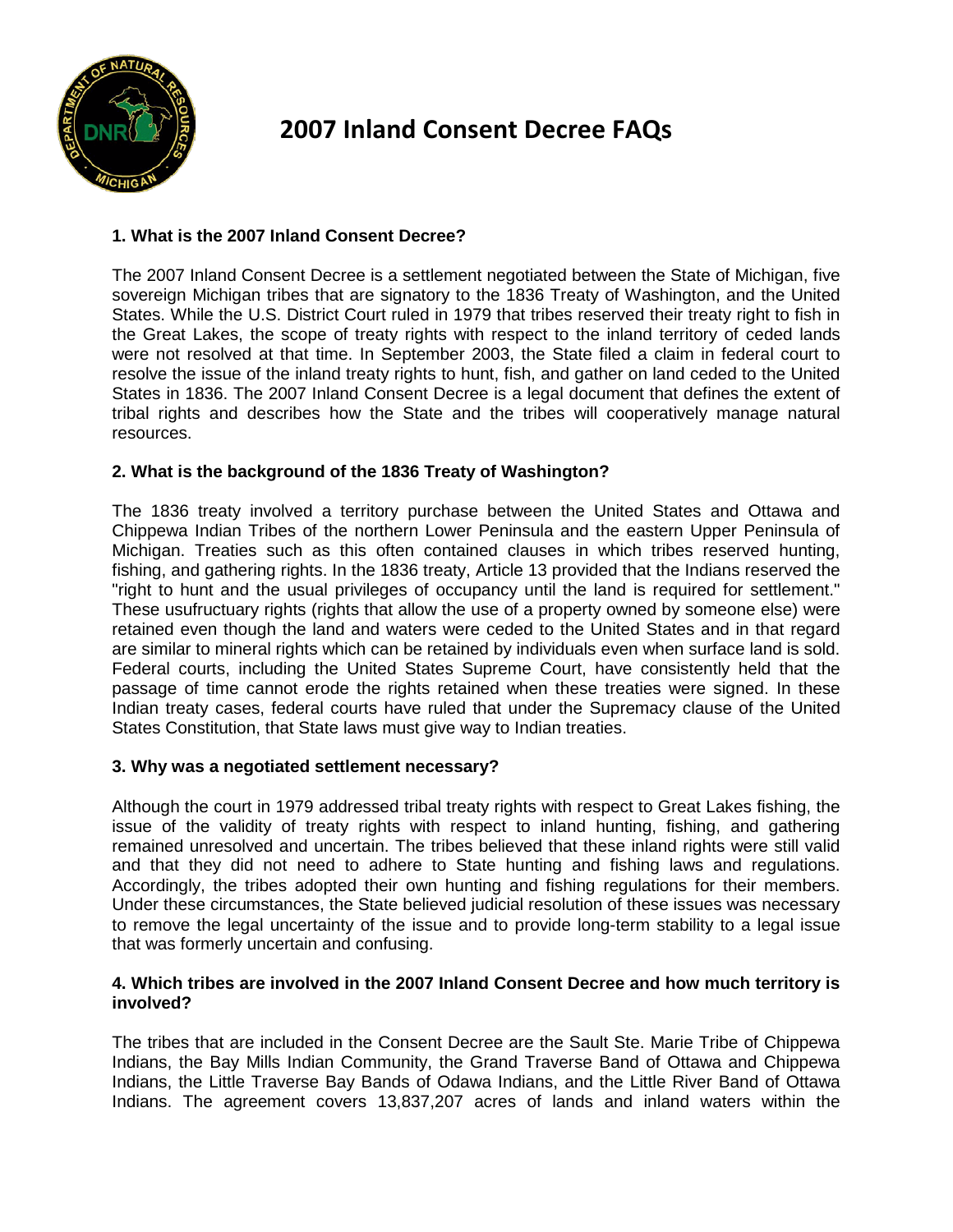boundaries of the 1836 treaty area, which is located in the eastern half of the Upper Peninsula and the northwest one third of the Lower Peninsula.

## **5. Who besides the State, the tribes, and the United States were included in the negotiations that led to the Consent Decree?**

Numerous conservation groups were involved as proposed intervenors, including the Michigan United Conservation Clubs, the Coalition to Protect Michigan's Resources representing several conservation organizations, the Walloon Lake Trust and Conservancy, the U.P. Whitetails Association, and the Bays de Noc Great Lakes Sports Fishermen.

# **6. Why did the State negotiate the 2007 Inland Consent Decree rather than go to trial?**

The risks of litigation were significant since previous court rulings had already determined that the Article 13 treaty rights were still valid for Great Lakes tribal fishing. The court's 1979 ruling, together with the applicable judicial rules for interpreting disputed Indian treaty language, presented the State with substantial obstacles. Also, the experience of other states provided a clear lesson as to what the risks of litigation would be. In Wisconsin and Minnesota, federal courts upheld similar Indian treaty right claims. Thus, the State determined that the more prudent and responsible course of action was to explore the possibilities of reaching a settlement with the five tribes in order to better control the outcome in a manner that protected the interests of the State and its resources and the interests of property owners and of non-tribal hunters and fishers, but that also addressed the needs of the tribes in preserving their traditional subsistence activities.

#### **7. How are Michigan's natural resources managed under the 2007 Inland Consent Decree?**

The Michigan Department of Natural Resources manages Michigan's resources based on the principles of sound scientific management and continues to do so under the Inland Consent Decree. In the 1836 treaty-ceded territory, the DNR and the tribes coordinate research and assessment activities, restoration, reclamation, and enhancement projects, and regularly consult and exchange information with one another. These cooperative efforts and sharing of information have led to a high degree of transparency among the State and tribes. The Inland Consent Decree also defines harvest levels for various species, which ensures the availability of sufficient resources for tribal and non-tribal fishers and hunters in the future. Any changes to the decree require approval of all seven parties.

### **8. Has the Inland Consent Decree affected the opportunities of State-licensed hunters and fishers?**

Under the 2007 Inland Consent Decree, the tribes have seasons and bag limits that differ somewhat from State regulations. However, tribal hunting and fishing is for personal subsistence use and not commercial use and therefore has limited effect on the resources in question, especially in view of the small number of tribal hunters and fishers relative to the large number of non-tribal hunters and fishers.

#### **9. How are tribal hunting, fishing, and gathering activities regulated?**

Generally, tribal members' hunting, fishing, and gathering activities are subject to tribal regulations. However, the Inland Consent Decree contains specific hunting regulations for some species such as deer, elk, bear, and turkey and specific fishing regulations for salmon,